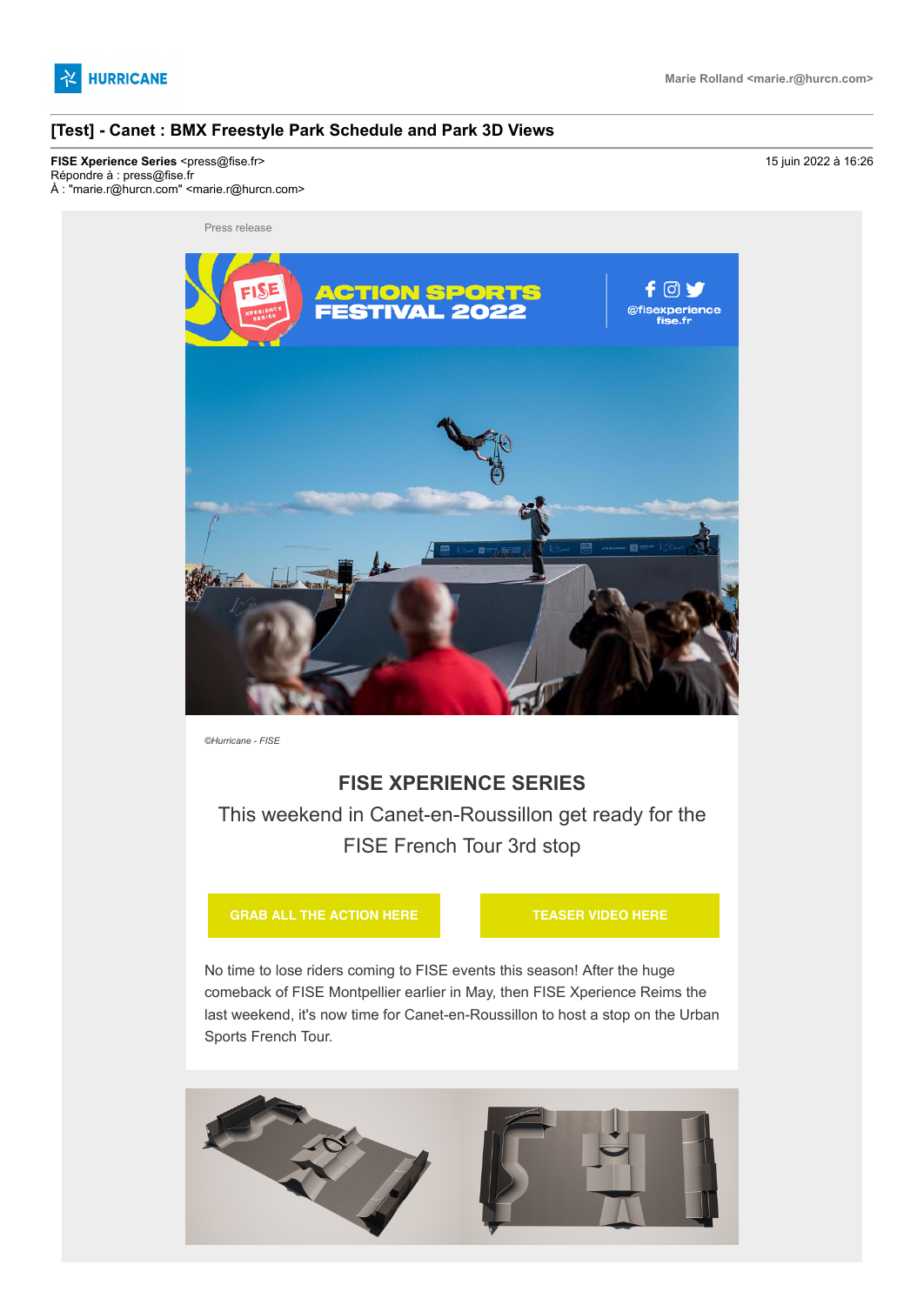# **FISE XPERIENCE CANET-EN-ROUSSILLON : SCHEDULE**

#### **Saturday, June 18**

09:30 - 10:00 BMX FREESTYLE PARK U13 MEN QUALIFICATION 10:35 - 11:15 BMX FREESTYLE PARK U16 MEN QUALIFICATION 12:50 - 13:20 BMX FREESTYLE PARK U13 WOMEN QUALIFICATION 12:50 - 13:20 BMX FREESTYLE PARK WOMEN QUALIFICATION 14:00 - 15:20 BMX FREESTYLE PARK AMATEUR MEN QUALIFICATION 15:20 - 15:45 BMX BUNNY UP CONTEST JUNIOR 18:45 - 20:00 BMX FREESTYLE PARK PRO MEN QUALIFICATION

#### **Sunday, June 19**

09:25 - 09:50 BMX FREESTYLE PARK U13 MEN FINAL 10:20 - 10:50 BMX FREESTYLE PARK U16 MEN FINAL 12:10 - 12:40 BMX FREESTYLE PARK WOMEN FINAL 12:10 - 12:40 BMX FREESTYLE PARK U13 WOMEN FINAL 13:00 - 13:10 AWARDS CEREMONY 14:20 - 15:00 BMX FREESTYLE PARK AMATEUR MEN FINAL 15:00 - 15:30 BMX BUNNY UP CONTEST OPEN 16:15 - 16:25 AWARDS CEREMONY 18:00 - 18:50 BMX FREESTYLE PARK PRO MEN FINAL 19:00 - 19:10 AWARDS CEREMONY

#### **[Full schedule here.](https://hurricanepresse.cmail20.com/t/t-i-qkrftl-l-i/)**

**[Get a look at the teaser here.](https://hurricanepresse.cmail20.com/t/t-i-qkrftl-l-d/)**

**After the stage of Canet-en-Roussillon, the tour will go to Thonon-les-Bains, on August 14 and 15 and Le Havre, on August 28 and 29.**







*©Hurricane - FISE ©Hurricane - FISE ©Hurricane - FISE*

## **PRACTICAL INFO**

**FISE Xperience Series - third stop in Canet-en-Roussillon June 18 and 19 - Théâtre de la Mer** BMX and Roller Freestyle Park contests Shred Contests Mini Ramp

To support you with your projects regarding the 2022 FISE season, content devoted to media will be available in the Newsroom. For further requests, feel free to reach us at: [marie.r@hurcn.com](mailto:marie.r@hurcn.com) / +33648349706.